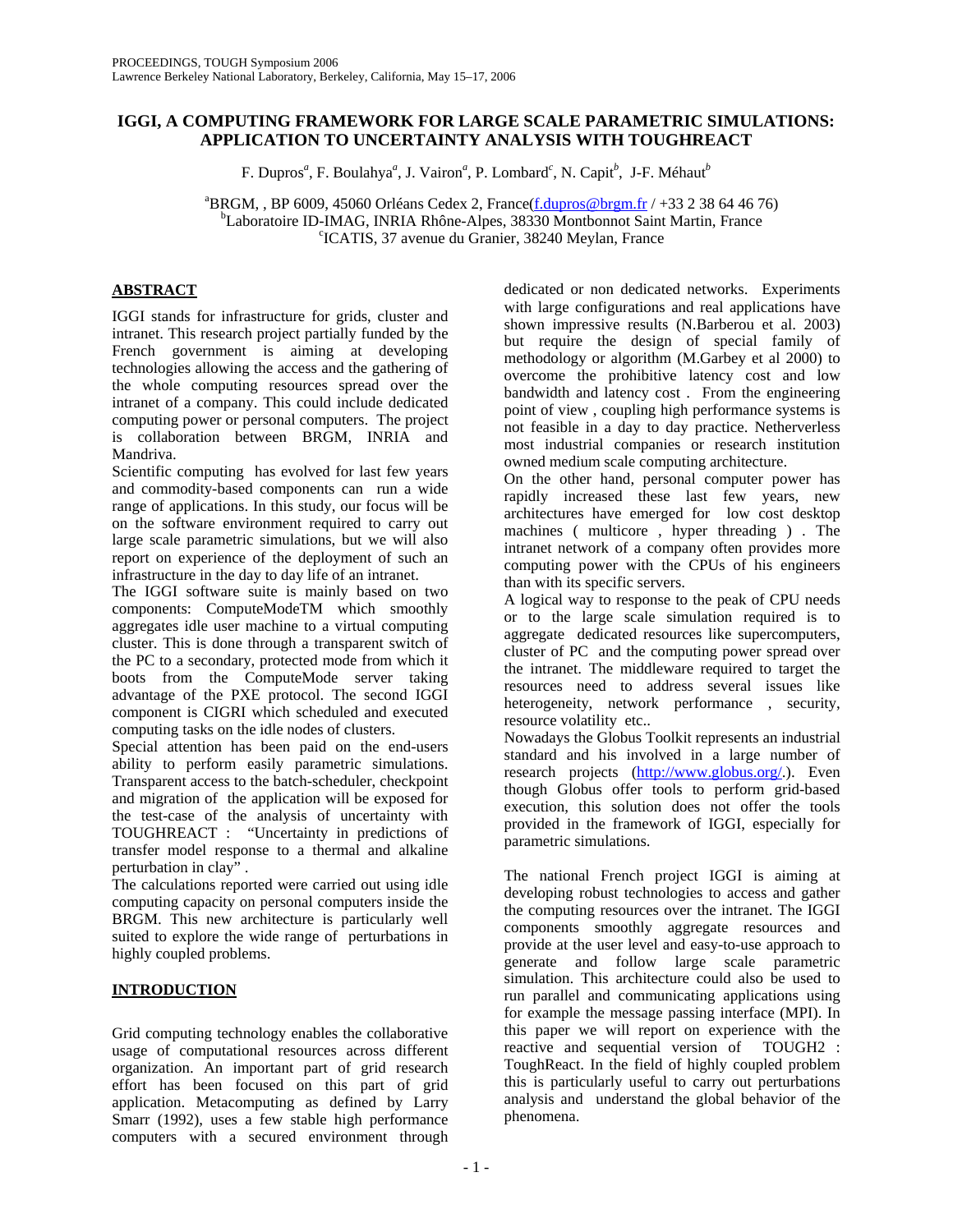An other important point in grid context is the adaptation of the application. A grid infrastructure is highly volatile. In our infrastructure the desktop computers are used during idle period ( night, weekend, and vacations) so we need to use fault-tolerance mechanism to guarantee the complete running of the application despite failure or unpredictive come back of PC owners.

Existing checkpoint facilities inside the Toughreact software, these possibilities have been extended and compared to other approaches based on checkpoint library ( D.Thain et al. 2003 ).

The outline of this paper is as follows.

Section2 describes the components of the computing framework IGGI. Section 3 exposes the deployment of this solution inside a firm or research institute. The test and adaptation performed with Toughreact are detailed in section5.

We conclude on the first results in section 5.

### **IGGI COMPONENTS**

The IGGI middleware is composed of two main components described in this section. The first one is ComputeMode which manages the hardware infrastructure. The second IGGI component is OAR/CIGRI which schedules computing applications on the computing nodes.

# **ComputeMode**

#### *General design*

ComputeMode ( B. Richard and P. Augerat 2004 ). is a software suite aiming at providing a seamless Linux cluster infrastructure within an Intranet. To achieve these goals, it uses several system and network technologies such as :

- PXE boot with DHCP and Wake-on-LAN: the configuration is done so that it is transparent with a firm's DHCP server
- NFS accesses: currently provided by the ComputeMode server - an industry NAS may be used too
- PostgreSQL database linked to an Apache server to offer an easy to use web interface

ComputeMode is available free of charge under an Open Source license through http://www.computemode.org/.

#### *Adding a node into ComputeMode*

Prior to being a cluster node, a node has to get registered, that is entered into the system. An automatic registration may be carried through if the node happens to boot in PXE. Registration mainly consists in binding a hostname to a MAC address and a schedule.

Schedules, in ComputeMode, are indeed booting schedules, that is some sort of time table which tells when a machine has to go 'Local' (for instance during the day) and when it has to go 'Cluster' (that is at night or on weekends for example).

Now, whenever this machine boots and the time tables tells it to go 'Cluster', then a network Operating System is started and the machine gets registered into a standard job manager, OAR (see next part).

### *Nodes and labels*

If a user arrives when a machine is in Cluster mode, it may choose to halt it by hitting 'Alt-Ctl-Del'. Upon hitting these keys, the server will be informed that the node should be quarantined with regards to ComputeMode. The administrator will have to remove the quarantine by removing the 'Quarantine' flag at a later time.

Administrators also have the possibility to add flags to "glue" properties to nodes. For instance a node may have, at the same time, a model\_xyz and room\_abc properties. Such properties are exported to the job manager.

### *Checkpointing and interruption*

If a job is currently being run on a node which has to reboot (because of an owner interruption or end of computation time slot), then an asynchronous message is sent to the OAR job manager. Upon reception, OAR then tries to get the application checkpointed by sending it a Unix signal.

After a tunable (currently  $\sim$ 30s) delay, the node is halted or rebooted.

## *Getting more of users' vacations*

Current schedules are based on a standard week's work that is most machines are thought to be available at night and during the week end.

To get some more availability, users may inform the system thanks to a simplified web page that they will be out of office for the next few days. This web page will also provide them with the information on what has currently been done on their machines when they were away.

# *Computing in an almost homogeneous environment*

As every node boots a same diskless Linux flavor, the computations take places in an almost homogeneous environment without library or kernel version hassles.

The only sources of heterogeneity are the difference in CPU powers and the RAM available, which has been shown to be a good trade-off.

### *Computing safely in security*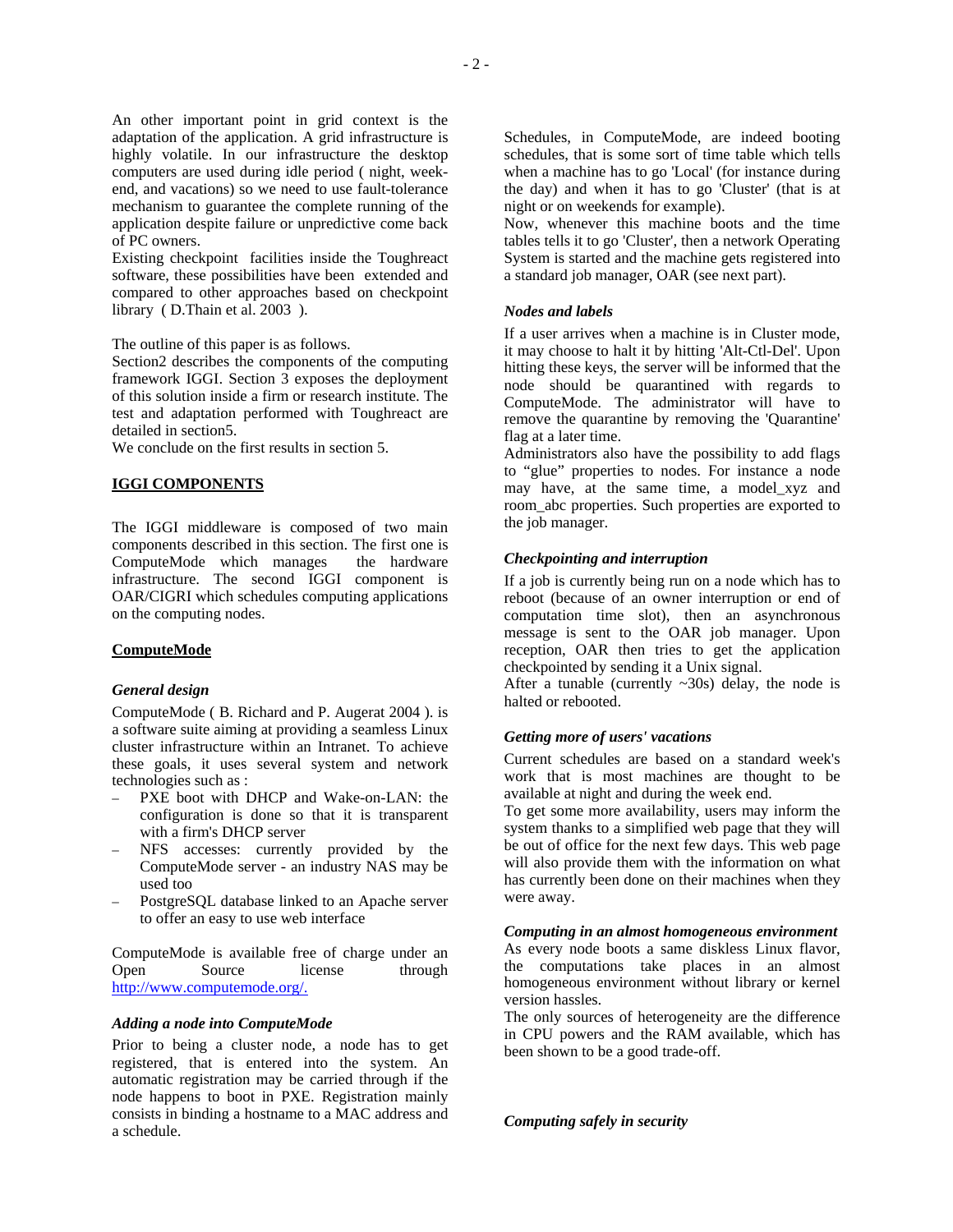The diskless OS deployed by ComputeMode offers a safe environment for the host machine as no access whatsoever is ever done to the local disks. As no disk driver is loaded by the diskless Linux kernel, it makes it very difficult for a malicious job to succeed in alter the owner's data.

Besides, ComputeMode uses a network addressing scheme (private B class 176.28.0.0/16) different from the one used by the BRGM (private IANA A class 10.0.0.0/24). Such configuration helps ensuring a complete separation of the standard network and the computation network.

Last but not least, logging in on a node is only allowed through an ssh coming from the ComputeMode server or through an interactive job reservation (with OAR).



*Figure 1. Workflow in ComputeMode* 

## **Scheduling : OAR - CIGRI**

### *OAR*

A batch scheduler is a system that manages resources, which are the nodes of the cluster. It is in charge of accepting jobs submissions (which are sequential or parallel computation required by the users of the cluster) and schedule the execution of these jobs on resources it manages.

Thus, the objective of a batch scheduler is to allow users to use resources easily : users should not have to worry neither about the availability of the nodes nor about the interference of their job with some other job.

There are plenty of available batch schedulers for clusters and parallel machines. Among the most

known we can quote PBS/OpenPBS (http ://www.openpbs.org/overview.html.), LSF, Condor ( D.Thain et al. 2003 ).

The two studies ( M. Baker et al 1995) and (http://www.crpc.rice.edu/NHSEreview, 1996) list these major systems and their features.

These systems are generally developed using the C language and implement by themselves the storage, management and logging of job submissions (because of performance issues).

Although they all provide an interface to use and extend them, none of them fullfil all of our needs.

Some issues in most of these systems are the lack of support for job that might be automatically cancelled when its resources are needed (which is required to implement efficiently a support for large multiparametric applications) and the lack of convenient exploitation of logging information.

OAR ( N.Capit et al 2005 ) is a job manager developed by the ID-IMAG laboratory. This batch scheduler is based upon an original design that emphasizes on low software complexity by using high level tools. The global architecture is built upon the scripting language Perl and the relational database engine MySQL.

The goal of the project OAR is to prove that it is possible today to build a complex system for resource management using such tools without sacrificing efficiency and scalability. Currently, our system offers most of the important features implemented by other batch schedulers such as priority scheduling (by queues), reservations, backfilling and some global computing support.



*Figure 2. Architecture of a batch scheduler* 

Despite the use of high level tools, our experiments show that our system has performances close to other systems. Furthermore, OAR is currently exploited for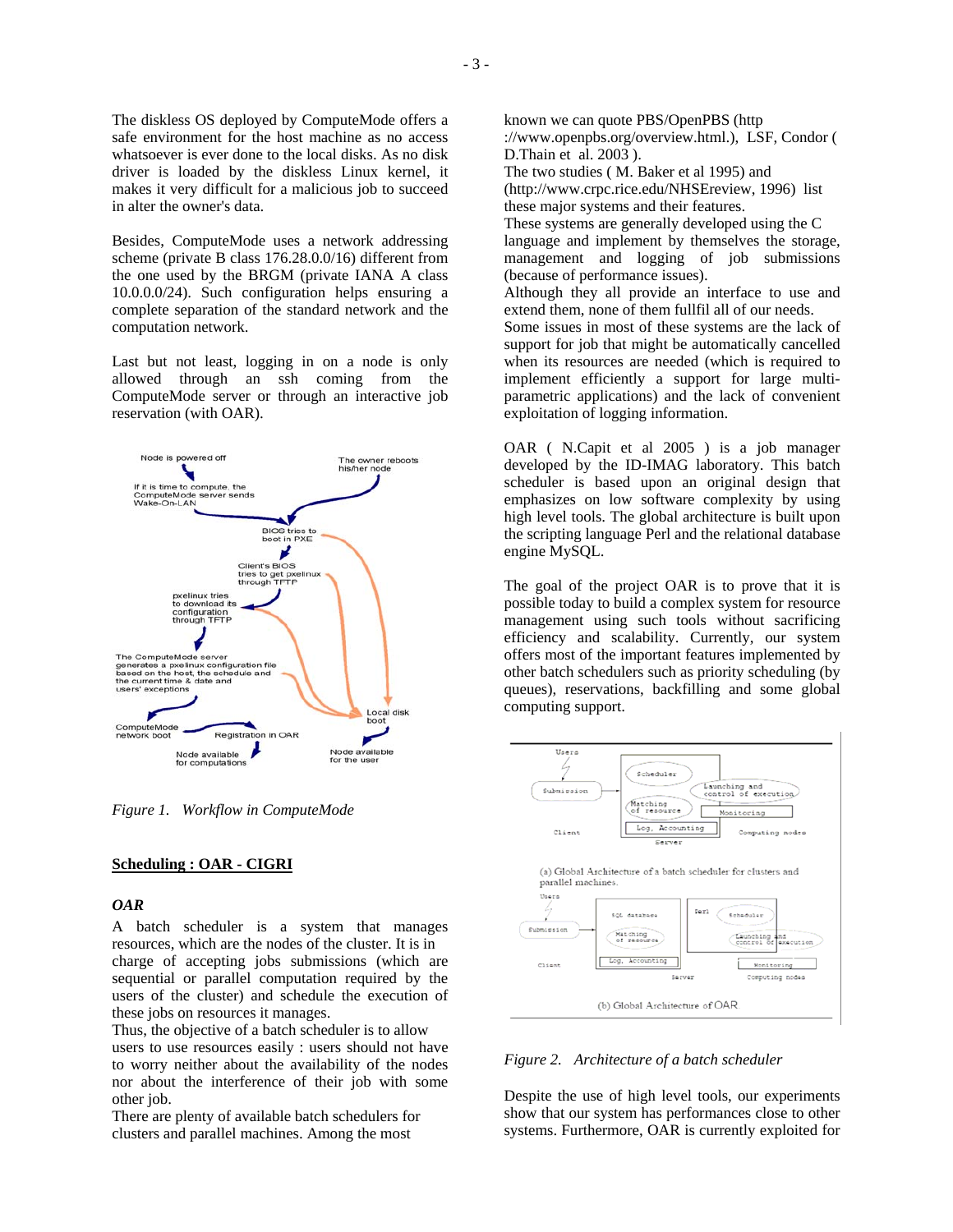the management of 700 nodes (a metropolitan GRID) and has shown good efficiency and robustness.

The IGGI project uses OAR specially the node state switch feature and properties. These one describe each computers with values like CPU speed, memory capacity, etc.

The command line utilities provide the user with basic (and more evolved) node reservations in an interactive or batch mode and functions to get statistics, or the list of current jobs or current nodes.

OAR is available free of charge under an Open Source license http://oar.imag.fr/

## *CIGRI*

CIGRI is a campaign manager for parametric job which was written first to gather and ease the use of several clusters of the CIMENT Grid project http://ciment.ujf-grenoble.fr.

Similarly to the other key components, it is based on a MySQL database and a web interface to provide a front-end to the users as well as graphic charts and feedback. Back-end and command line tools are written in Perl and may be used to launch and cancel campaigns.

CIGRI acts as a meta-scheduler and uses OAR and ssh to successfully handle the campaigns (task and job scheduling, multi-cluster support).

CIGRI enables to manipulate huge parametric campaigns (several thousand parameters) and indicates the user where jobs are executed at what time.

Moreover this middleware uses a specific job type which is implemented in the batch scheduler named "besteffort". Indeed this feature permits to execute a task and when an other user wants to use the cluster it is killed to let him work. So CIGRI jobs don't disturb "normal" user of the cluster, it just optimize the computing time.

Users can see what happens on the grid platform and what are errors related to their campaigns. Thus, for example, they can decide to ignore or repair a job in error.

In the BRGM context, CIGRI can launch tasks on both the dynamic ComputeMode cluster and the dedicated computing cluster.



### *Figure 3. Cigri interface*

CIGRI is available free of charge under an Open Source license http://cigri.imag.fr/

# **DEPLOYMENT**

# **Computational needs in geosciences**

The computing power of the French geological survey is essentially based on a 12 nodes bi-xeon cluster interconnected by a gigabit network. This architecture is rather classical and can handle day to day simulations, especially for seismic wave propagation, geochemistry, soil mechanics etc..

Like dedicated computing center the computing load is quite irregular on this kind of machine.

Large scale FEM simulations could require the reservation of the entire cluster to understand more precisely a phenomena. On the other hand long term predictive geochemical simulations could be running during a couple of days and not optimize the high performance components of the computing system (bandwidth – RAM memory etc...)

An other important point is the growing need for parametric simulations, especially in environmental modelisation. A good illustration could be the ongoing European project footprint.

FOOTPRINT is a research project of the 6th European Framework Program which aims at developing a suite of three pesticide risk prediction and management tools, for use by three different enduser communities: farmers and extension advisors at the farm scale, water managers at the catchment scale and policy makers/registration authorities at the national/EU scale http://www.eu-footprint.org/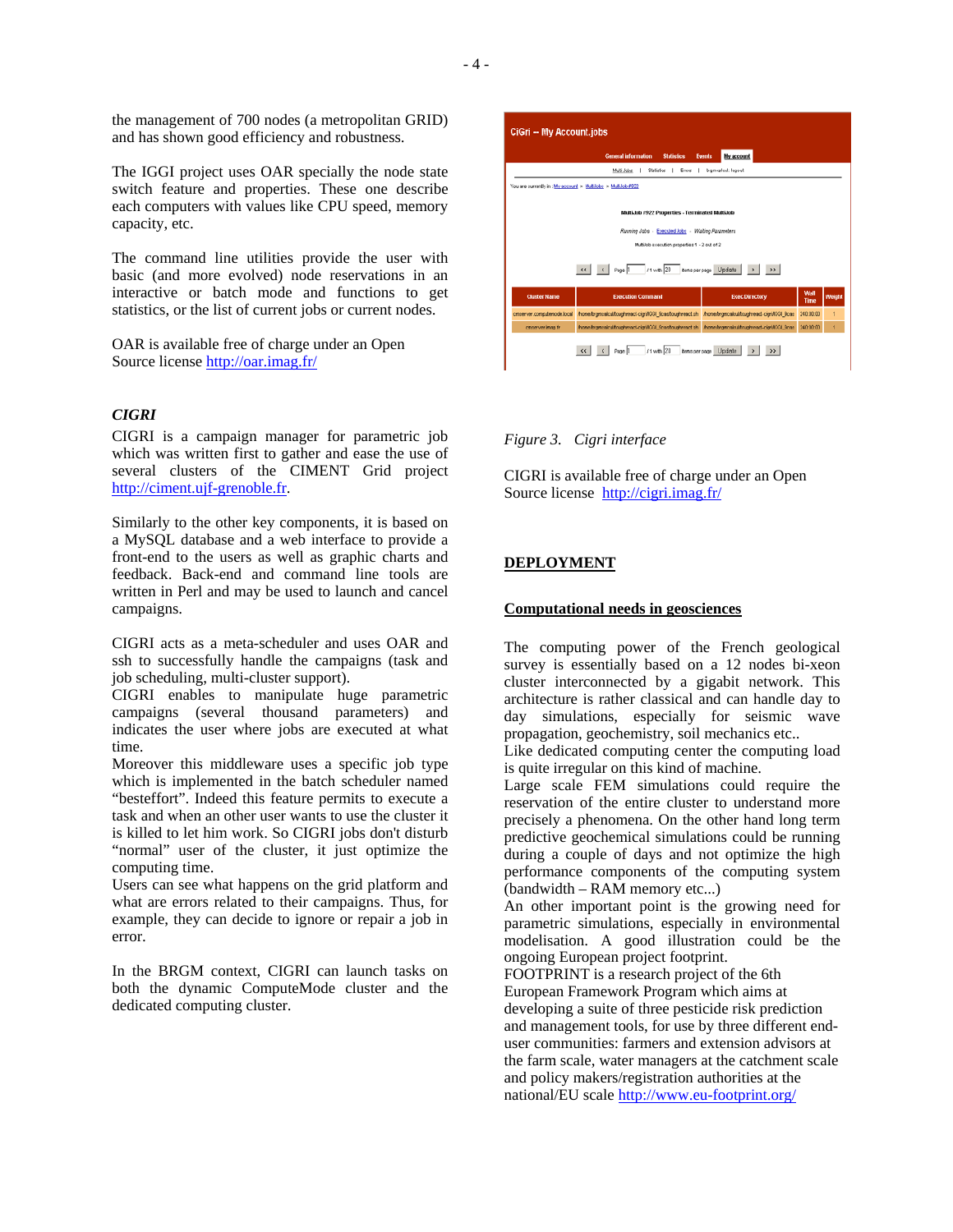This research project is based on the evaluation of different scenarios (climate, soil types, crops etc...) and the first estimation of the CPU power required leads to several hundreds of PC running pesticides models during few months. National scale computing facilities could not be totally devoted for such kind of parametric simulations and grid infrastructure is the only solution, especially for institution like BRGM.

### **Resources available**

The French geological survey is composed of roughly 600 researchers and 250 employees working in the administrative staff. So the immerged computing power spread over the intranet is very important.

Table 1 gives some fingers on the numbers of machines available, the first approach of the IGGI infrastructure is focused on desktop computers.

Assuming an average of 2Gflops per machine, a simple aggregation gives a computing grid of more than 1 Tflops !

| Table 1. Computers repartition in Orleans. |  |  |  |  |  |
|--------------------------------------------|--|--|--|--|--|
|--------------------------------------------|--|--|--|--|--|

| Desktop computer          | 350 |
|---------------------------|-----|
| <b>Engineers computer</b> | 300 |
| Laptop                    | 250 |

Those computers are spread over 27 hectares, and 25 buildings (figure4)



*Figure 4. BRGM Campus.* 

The first challenge of IGGI is to gather different resources and make them easily available for the users. The components listed in the previous part are used to schedule in a transparent way the different kind of jobs. Parallel jobs could have a high priority on the dedicated computing cluster to take full

benefit of the quality of the network and the CPU. Parametric campaign only uses the computing resources when their availability is reported by the scheduler OAR.

**Figure 5** gives an overview of the global architecture with the aggregation of the intranet resources and of a computing cluster.



 *Figure 5. IGGI Global architecture.* 

#### **Integration**

Contrary to other grid project, a reboot the PC is performed for the IGGI infrastructure. This choice guarantees optimal usage of the hardware resources, security through private class of address, modularity in the choice of the flavor of Linux for the computation. In the context of a research institution we have choosen a progressive approach for the deployment. The first target was the IT department representing approximately 50 PC.

The strategy is based on voluntaries: employees who want to contribute switch off there computer when leaving. This solution avoids the reboot of PC required for specific tasks during the night (long compilation, special benchmark …). When coming back in the morning, the computer is available in Windows mode. Including vacations, nights and week-end a single PC could be used 4.5 days in a week for grid computations, IGGI solution enhances the real exploitation of IT resources.

The default period of computing is from 6pm until 8pm during business days and the whole Saturday and Sunday. This is defined through a user-friendly interface **(**figure 6), one can easily define special schedule period for certain class of PC (training classroom depending of availability for example).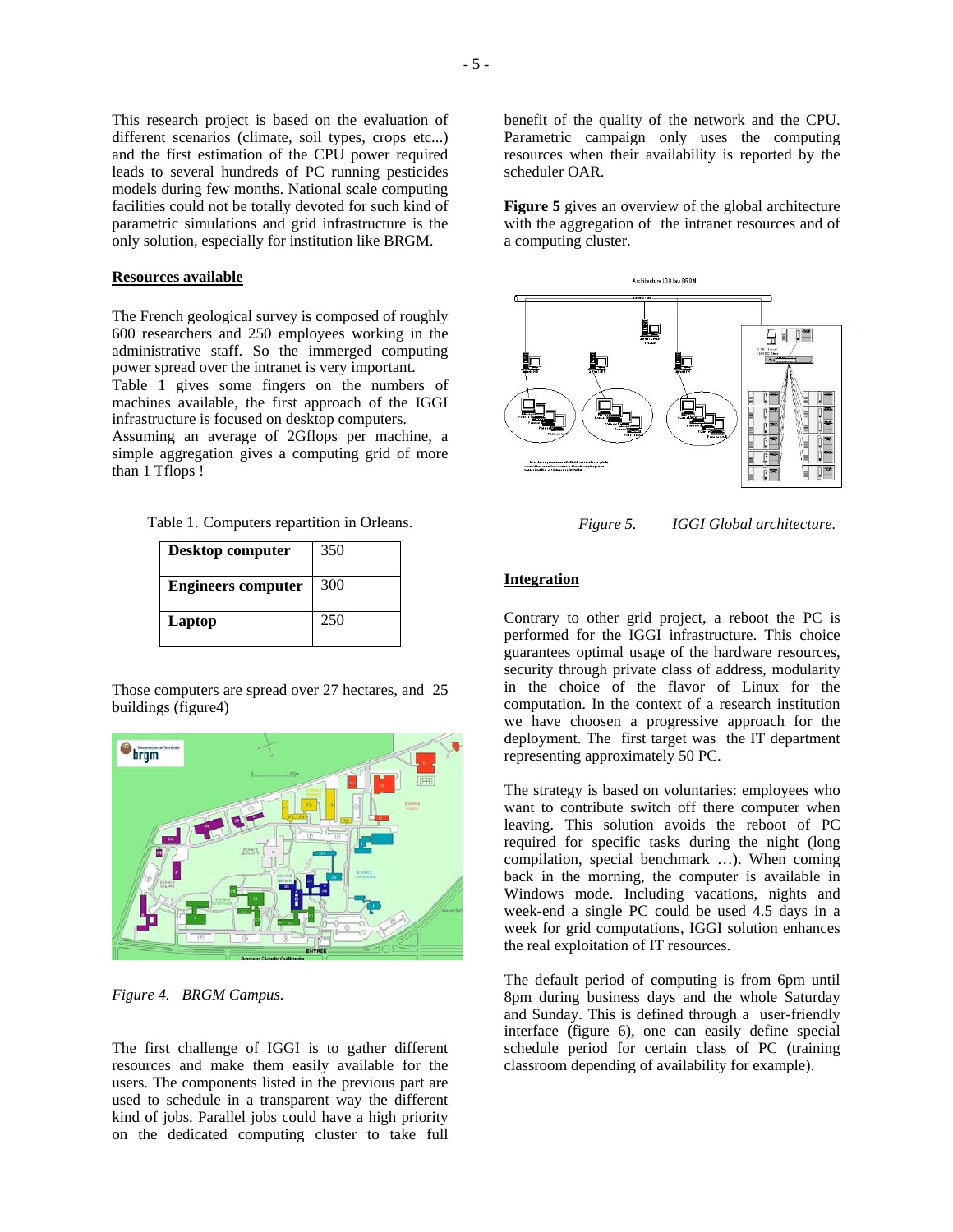

*Figure 6. Schedule* 

The schedule interface is only available for the administrators of grid. An over interface is designed to allow any employee to define is vacations period ( consider like an exceptions in the ComputeMode system).

Each year a third of the computers is renewed, during this phase; all new BRGM computers will integrate the virtual computing cluster. 3 years plus 2 categories (desktop/engineers) imply 6 configurations of computers: this demonstrate the heterogeneity of resources and the ability of IGGI to integrate them smoothly.

# **ADAPTATION**

### **Checkpointing**

Checkpointing is taking a snapshot of the current state of a program in such a way that the program can be restarted from that state at a later time

Additionally, periodic checkpointing provides fault tolerance. Snapshots are taken periodically, and after an interruption in service the program can continue from the most recent snapshot.

In the framework of IGGI architecture, the computing period on a single machine could not be contiguous and a simulation could be checkpoint on a first machine and restart on an other. For example the average elapse time for one simulation in *"Uncertainty in predictions of transfer model response to a thermal and alkaline perturbation in clay"* is approximately 80 hours. We have to checkpoint the application at least two times considering a complete week-end (58 Hours) and 3 nights (30 Hours) of computing availability on a desktop machine.

## *Application Level*

The Toughreact software provides facilities to checkpoint and restart simulations. One can use the SAVE and savechem files to stop an ongoing simulation and resume it later using the latest computed state. To integrate this feature in the complete process of IGGI capaign we need the ability to decide when writing with this two checkpoint files

and stop the application. Two strategies have been studied due to the small size of these files:

- 23 Kb for SAVE
- − 423 Kb for savechem

First of all, we have included in the Toughreact source code an extension that allow the application to catch specific Unix Signal. By sending SIGUSR1 signal, the application stops and generates the relevant files for future restart. This signal could be sent by the user during the running for debugging purpose but the main purpose is to make OAR use this commodity when the computing period for the desktop computers is over.

We have also used the NWTI control variables of Toughreact to force the checkpoint at fixed period. This mode could be seen as fault tolerance execution and is transparent in terms of global CPU performance in comparison with classical simulations.

A light script included in the Cigri campaign management perform the required files manipulation for the restart (rename – modification of the flow.inp etc...), this script also glue the different results file generated during several runs of the same test case.

### *Condor*

An other possibility to checkpoint application, especially sequential application is to use condor library.

Condor provides checkpointing services to single process jobs on a number of UNIX platforms. To enable checkpointing, the user must link the program with the Condor system call library (libcondorsyscall.a), using the condor\_ compile command.



Figure 6. Checkpointing file size.

The bench has been performed on the reference test case and for a quarter of the 2000-years of simulation. The checkpointing time is negligible and the size of the condor restart file is quasi equivalent during the simulation (approximately 630 Kb).